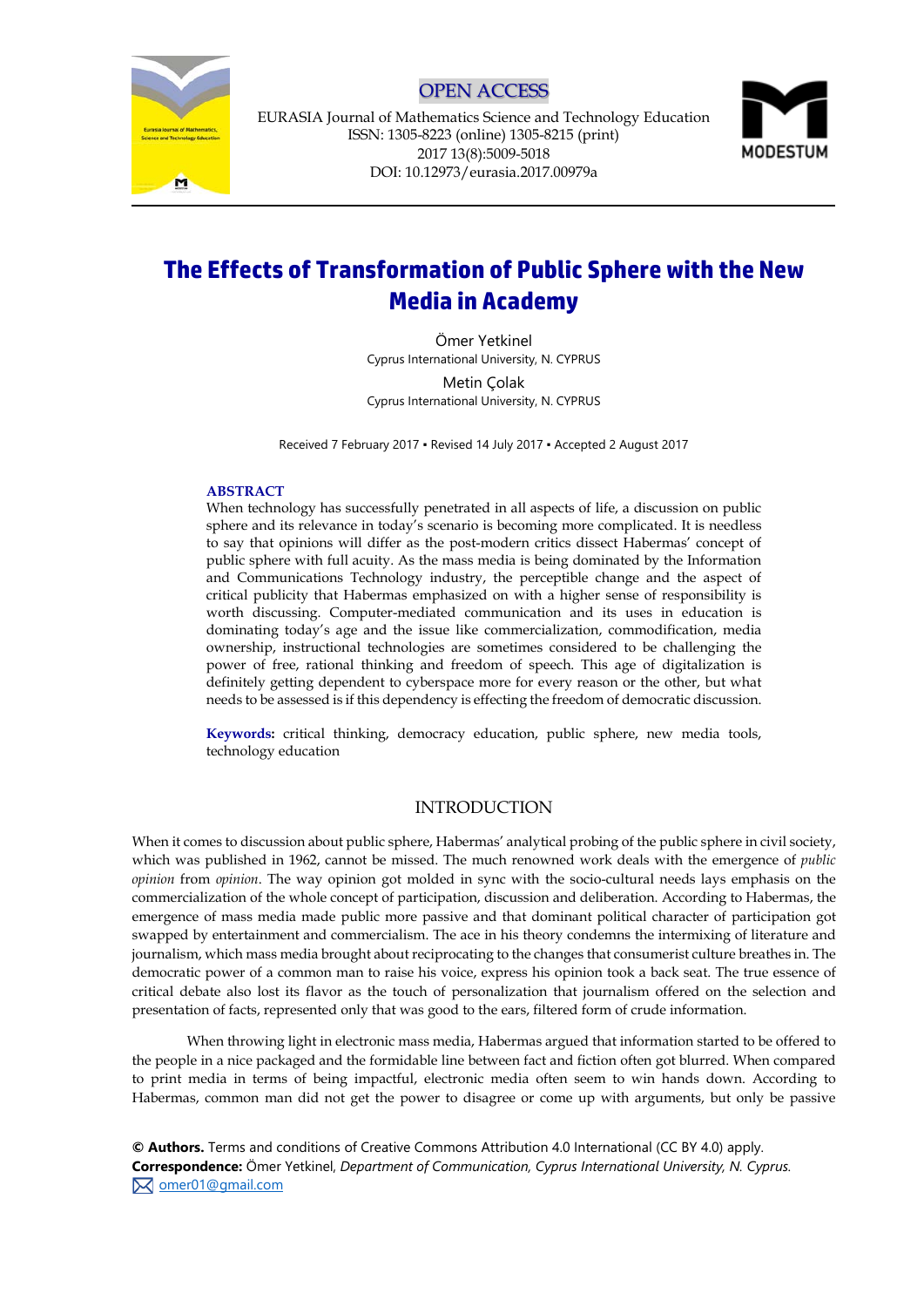### *Ö. Yetkinel & M. Çolak / Public Sphere and New Media*

#### **State of the literature**

- Public sphere is like an abstract forum facilitating the free sharing and transmission of ideologies, public opinion, embedded on the different levels within the society.
- Social networks in higher education has produced pedagogical enthusiasm under longstanding educational goals such as greater democratization.
- Media culture and ethos coupled with and new technologies are paving the way for formation of a new public sphere.

#### **Contribution of this paper to the literature**

- This study observes that was the academics' role is also transforming with the public sphere, from a basic educator with a full control to a more of guide showing the way for a better education.
- This knowledge can spur the generation of activities that get a greater number of students to join in, which is consistent with the subject's pedagogical aims.
- The notion of public sphere is not getting obsolete; it is only becoming more dynamic with the need for digitalization to be embraced.

participants and absorb what is being fed by electronic media. The ways news is offered to public is adulterated often resorting to sensationalism and less attention started to be paid in presenting facts with acute details.

Habermas points out that the changing nature of communication environment made public sphere the dais for advertising. There is a bold line of difference between advertisers and the Public Relations (PR) practitioners. The sole motive that an advertisement is infused with is to appeal to the targeted audience, raise their curiosity and desire, making them to take the call-to-action infused with a sales pitch. The PR people walk that extra mile and they create and formulate facts and events in such a way that influence public opinion. Their job is to make people nod to what they say, which leads to staged public opinion.

The main purpose of media is to act as an organ facilitating debate and discussion of the public. However, the media serve as managing and garnering consensus, which in turn, gives a boost to capitalist culture. Habermas propounds that the 'basic rights of man' should be enjoyed liberally by people as a whole and not restricted to only a favorable group or a privileged class. When the public opinion exhibits a diluted nature, then arguments lose its critical charm. He proclaims that mass media takes the monopoly capitalist culture to the next level. Mass media is supposed to brighten, enlighten and inform people by disseminating information that is true and reliable, but it got actively involved in forming public opinion. He stresses on the importance of critical publicity, democratic nature of debate to prevail in an open society where opinions will be formed and not fabricated.

### LITERATURE REVIEW

### **What is public sphere?**

The German term, Öffentlichkeit, is popularly known as its translated version "public sphere,". It is conceptual rather than physical. It necessarily does not denote a marketplace, a coffeehouse, an organization and the like but the pivot point where people meet to discuss share and deliberate on different themes, choice of subjects based on their preference. It is like an abstract forum facilitating the free sharing and transmission of ideologies, public opinion, embedded on the different levels within the society.

### **The power of reasoning indispensible for communication**

The need to communicate is a human impulse and it got to be backed by reason. Habermas stresses that we have to believe in reason as it can strengthen democracy, helping in doing away with prejudices.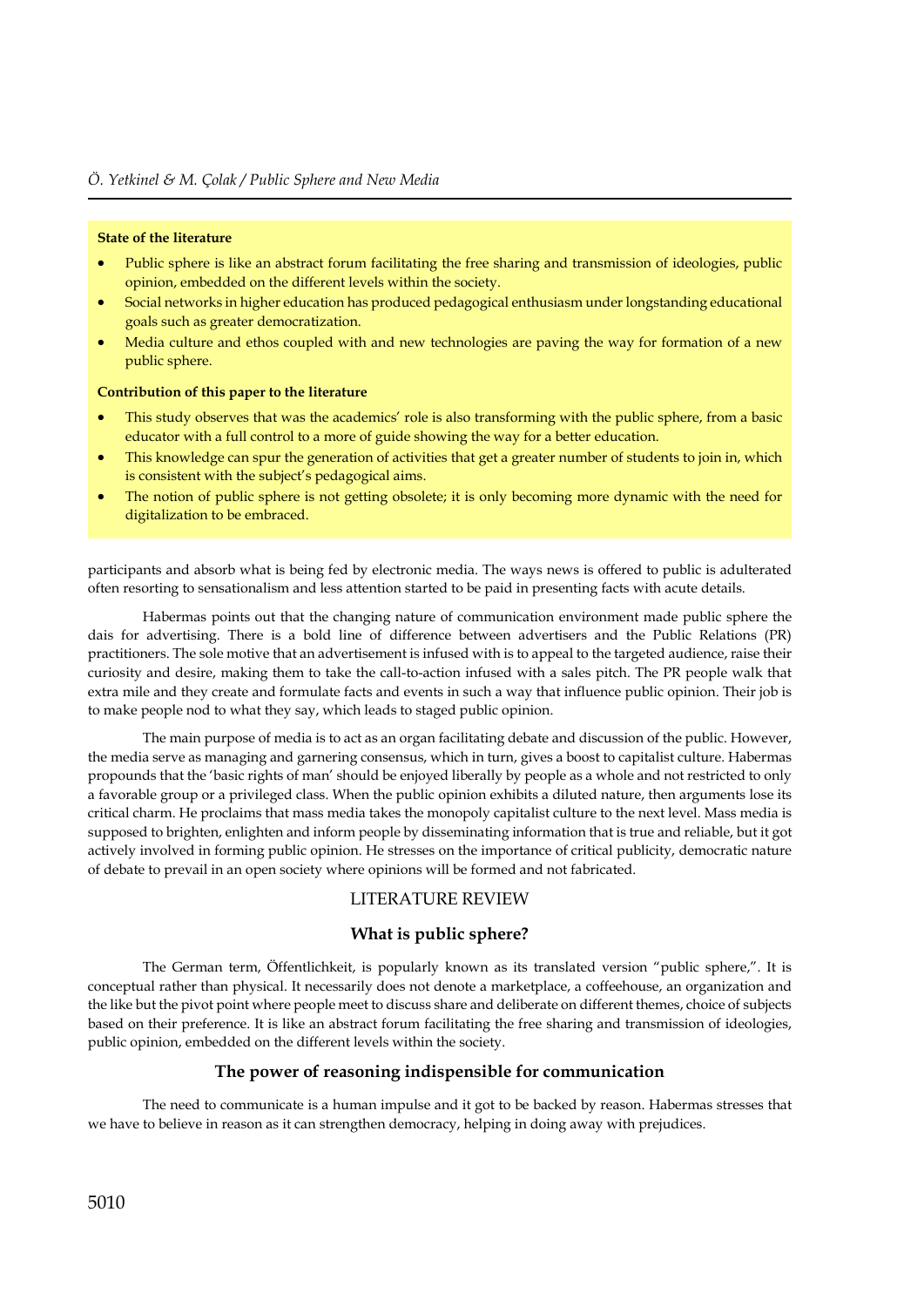Habermas is a name to reckon among philosophers and social thinkers. He is an important member of the Frankfurt School. All the exceptionally gifted minds met at the Institute of Social Research at the University of Frankfurt and the Frankfurt School developed a critical theory. This was the well thought out weapon of applying philosophic ideas to analyze, dissect problems in the social structure of the society. What is quintessential in Habermas' thinking is that quality of society is judged based on the standard set by its ability to communicate, deliberate and discuss where reason is embedded.

### **The New Media: Weighing the Pros and Cons**

The higher degree of dependence and involvement on the virtual medium, which is the snapshot of today's present world has led to the emergence of the virtual communities. The question, which is probed, is that whether virtual communities can break in with the role for the revival of the public debate. It is also being questioned whether it is only a mere distraction or the virtual communities has a significant role to play.

When weighing the efficiency of computer-related communication in relation to face-to-face communication, Fernback and Thompson opine that appearances do have an important role to play in conducting proper conversations and online mode of communicating is at a disadvantageous point, here. They argue and criticize that there is lack of knowledge on the part of the people about how to keep a tab on the new technologies that is coming up. Fernback and Thompson sum up that cyberspace citizenship has not done much for resolving the democratic issues in the US and other parts of the globe.

Rheingold, another great thinker is open to this change where technology is raiding into our lives and he believes it is for good of the public. He argues that the conclusion that Fernback and Thompson came up with was premature. Whether it is the networking concept that is advocated by social media or the Internet opening the gate for active participation, Electronic media is also acting as an effective organ for publishing and communicating, which is infused with the essence of democracy.

The most important point that Rheingold advocates is that the call-to-action through the virtual community is a subjective thing and it is no way different in the physical world also. It is good to be associated with something, to feel involved, but it is the urge of an individual whether to sit back just feeling contented of being involved or takes actual measures, which can bring back a change in the society. It is not desirable only to touch the waters simply near your feet, but go deep down when you have set a mission for. Participating in the real sense of the term can bring in a new lease of life for an individual's neighbors and communities as a whole.

### **Public Sphere and the new media**

In this age of digitalization, the landscape of communication and interaction is getting revamped. With networking becoming the norm as there is a greater presence of a number of social networking channels, the concept of public sphere is also getting revitalized. The 18th century concept developed by Jurgen Habermas where public sphere got to be known for its undiluted, critical nature backed by the power of reasoning. Another ace in this field, Hauser, says that public sphere refers to a broad place not only capped with a physical identity, but where people participate and there is exchange of opinions, sharing of knowledge to create a common judgment that emerges out of a debate, with no bias whatsoever. He emphasizes on how this critical nature is facing the brunt of mass media, which is changing society into a passive one. It is the signs of consumerist culture, which is visible.

Networking is in vogue and there are no two ways about it when talking from the standpoint of this age where there is greater dependence on cyberspace. It is often being noticed that now-a-days personal communication even within a closely knitted family has narrowed down and people are more glued to the virtual medium. It goes without saying that the development of the Information and Communications Technology industry and the rapid pace in which it is progressing has made it possible for the world to become a small space. The Internet has blurred geographical boundaries and has made communication, discussion and debate possible in the virtual zone. It is argued that this networking system and the heavier dependence on the Internet definitely give the essence of a public sphere, but with weaker ties.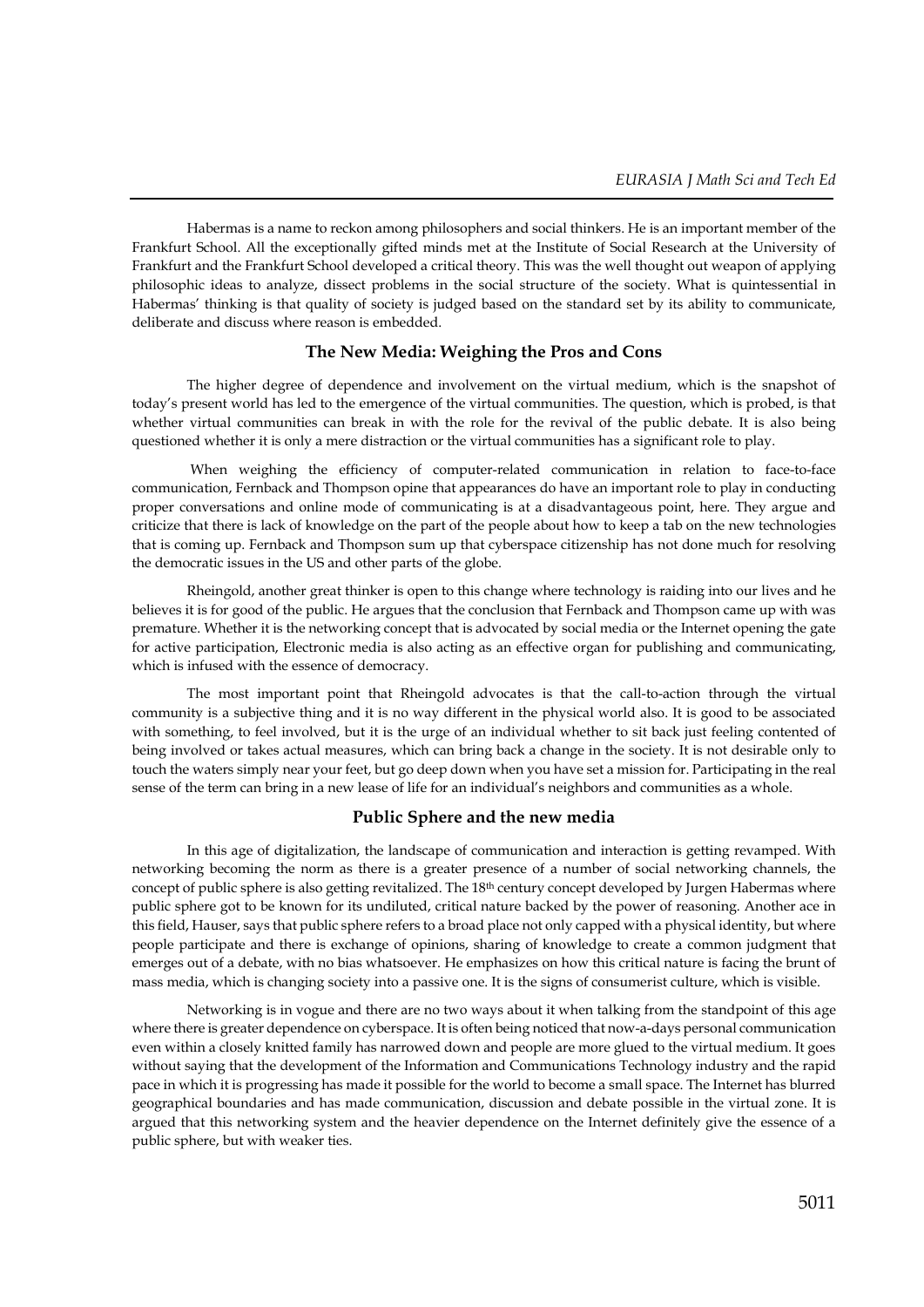#### **The influence of network in our society**

The two popular theorists Castells and Granovetter have stated that power resides in the network that now structures the society and forms the backbone and not in the institutions. Networks should not only be created, but how far every chain of network is buzzing and vibrating adding to the social cause or forming undiluted public opinion, which needs to be answered. With cyberspace getting intertwined in everyone's life, whether it is weaker or stronger ties, the world can now stay connected via the various modes of communication. Granovetter says that it is not only the personal soil that we can fertilize or, in other words, our relationships, a online social platform can act as the big stage also for shaping public opinion.

With the penetration of technology in today's world, the tools for communication and participation has becomes easy and cheap to create. Forming and sustaining ties has become way too easy. So most citizens, no matter how socially or financially placed they are in the social structure, can have access to these public platform with the advent of Internet.

### **Social capital online**

Social media is the new trend in vogue and whether it is the brands yenning for visibility or people talking about their personal lives, their views and opinions about a current movie, a new legislation or the book that feed the glutton reader inside them, the snapshot of the virtual world is on the same lines.

Social networks in higher education has produced pedagogical enthusiasm under longstanding educational goals such as greater democratization, fostered by the apparent flatness of social media (Buckingham & Martínez, 2013), and a much closer relationship between educational institutions and the social environment, to be achieved. The possible educational virtues of social networks are based on their enormous communication potential, and there is already evidence that students may respond positively to their use (Gómez-Aguilar, Roses & Farías, 2012). Some teachers argue that students are already present in social networks with their relationships and interests, and this offers an opportunity to make learning more attractive by joining informal and formal channels together (Bugeja, 2006).

The emergence of the social networking sites and the soaring popularity of the concept of virtual networking have led to a variety of media panics. With the word 'Selfie,' which is the self-click of an individual uploaded in the social media that got hugely popular and got added to the Oxford dictionary in 2013 and ' twerking' the word which stormed into the globe, thanks to Miley Cyrus, shows the narcissistic side of a social networking channel.

The rising concern Livingstone puts forth is that if people or the youth is always glued to the virtual realm, it is the personal interaction with their closed ones and their community, which is getting narrowed down. The urge to spend time with their community, think about the existing problems or coming up with solutions for the betterment of the society as a whole is also taking a back seat.

The idea of social capital refers to online media consumption, which, in turn, is decreasing the amount of quality time that individuals can participate and think of remedies of the lingering issues that need to be taken care of. So the stress is on the personal involvement of the people, who want to do something good for their community. The entertainment use of the Internet, the bold hues of narcissism, which is grabbing the attention of the people in a bigger way is harming the social capital online, by making get depleted and diluted.

### **Commodification of the Public Sphere**

A social and economic order that encourages the purchase of goods and services in greater amount can be termed as consumerism. It is being witnessed that the consumer society model has become the base for human behavior and political decision-making. Many experts believe that increasing dominance of consumerism and commoditization is posing as a threat to the existence and functioning of the public sphere. They feel that major corporations are manipulating the political system and they are creating unnecessary needs and false demand among consumers apart from invading their privacy. Skeptics fear that electronic communications media is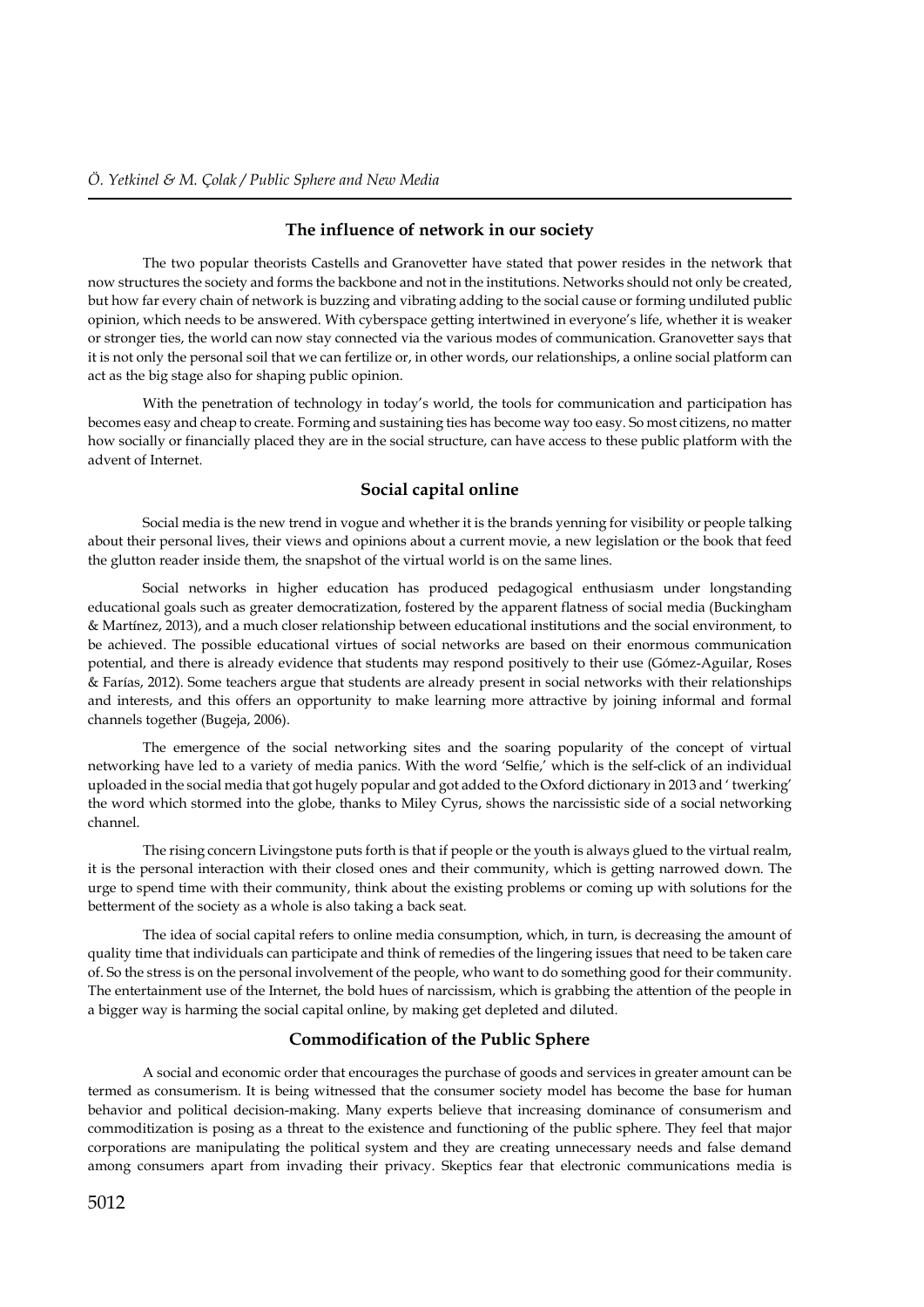forestalling public discussions and is turning media content into commodities. It is being believed that electronic media has now merely become a channel that changes perceptions and shapes beliefs by using publicity. As a result, the process of rational discourse emerging from civil society gets lost.

Biesta (2012) in parallel mentions that one way to think of public pedagogy is as a pedagogy for the public. The main pedagogical 'mode' in this interpretation is that of instruction. In this conception, the world is seen as a giant school and the main role of educational agents is to instruct the citizenry. This involves telling them what to think, how to act and, perhaps most importantly, what to be. Such a form of public pedagogy is therefore basically orientated towards the erasure of plurality and difference.

According to Dahlgren, modern democracy should no longer be viewed as a system that expresses the will of the people. Instead it has become a setup that offers a wide range of choices to the consumer. He says that the centralized political systems are losing power and new forms of political cultures are taking shape due to the changes in the social structure. He states that participation in political discourse is falling. He says that democracy and an active public sphere, which includes the media, is possible only when there is a balanced relationship between the state and the civil society. Socio cultural interaction is very important and the public sphere should not be just treated as a "marketplace of ideas" or "information exchange depot"; instead it should be viewed as a means via which culture generates and spreads. Discussion is of great relevance in the public sphere for journalism.

### FACEBOOK AS THE NEW PUBLIC SPHERE

#### *It is not only about you only, 21st century media is social media and it's about winning with other people.*

The commercialization of the Internet in the 1990s was a very significant event that had a huge impact on human society. The Internet, which was earlier only used by scientists and experts, became a major communication platform and emerged as a popular public sphere. In this regard, social media websites has played a major role.

When Mark Zuckerberg founded Facebook in the year 2004, no one could predict that one day it would become a billion-dollar company. This widely used social media network has various features that make it a useful arena for public discourse. Facebook is an independent website and it does not promote any particular political agenda or affiliation. However, it does possess a series of tools that allows the exchange of information and perspectives.

Facebook is endowed with a host of applications like Pages, Groups and Events that facilitate the formation of public opinion. These relevant applications are discussed below.

- **Pages:** A Facebook page is a public profile that is created for personalities, organizations, products and so on. It is made by a person who is known as the administrator and the people who add it to their profiles are referred to as supporters or fans. In this page information on the relevant subject can be shared and the people can also post on the Wall. Thus, here the Wall acts as the prime field for information sharing and discussion.
- **Groups:** Facebook users can create and join up to 200 groups. These groups are generally centered on a particular interest or activity. It has a Wall and News Feed that helps members to post messages and get notifications on group activities.
- **Events:** Users of Facebook can also organize and advertize events. People get invited to attend various events via this application. Here, people communicate by posting on the Wall. Moreover, the administrators can also send a group email if required.

So, it can be observed that the above-mentioned applications can be used as means to bring people from various walks of life together for a common cause, interest or belief. People can contribute to the discussions irrespective of their geographic location. They also have the freedom to choose the time and manner in which they want to contribute to the conversations.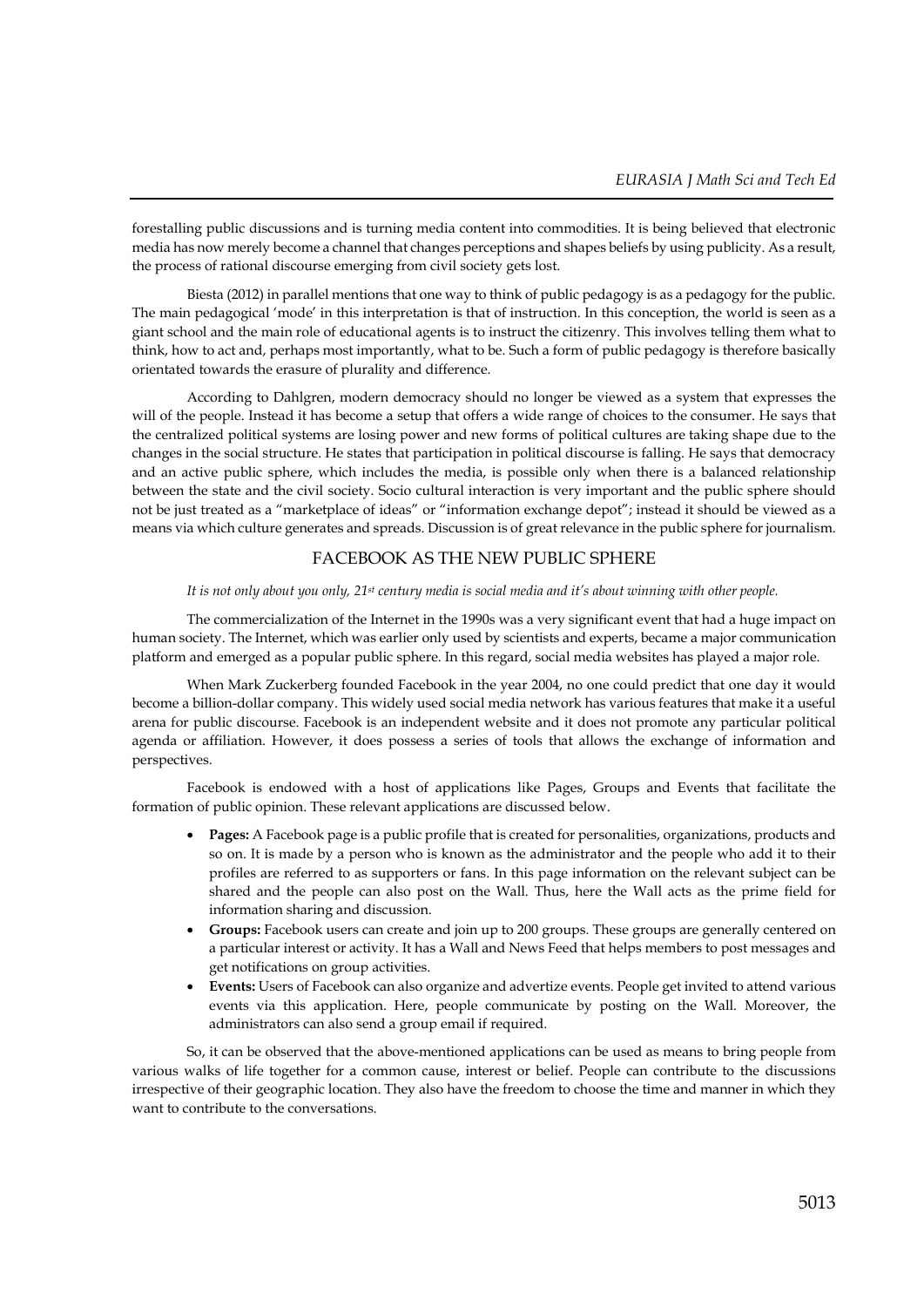In the year 2013, Super Bowl and the government shutdown were the most talked about topics. On the global level, the word "election" appeared in many different languages. The high-profile elections in countries like India, Kenya, Iran and Italy is the chief reason behind this phenomenon.

From the mentioned data, it can be said that Facebook is being used by people to discuss pertinent issues like elections. People are debating important issues here and from there on popular opinions are emerging. It also encourages participation from people belonging to various social groups. Any individual who has access to Internet and knows how to use a computer or phone is free to give his/her opinion.

Facebook is also the most widely used social network by academics aiming to improve teaching methodology, create an attractive learning environment and develop communities of practice (Ractham & Firpo, 2011; Piscitelli, Adaime & Binder, 2010).

#### **Essence of participation in Twitter: The power of tweets**

Over the years, Twitter has transformed itself to a great extent and has emerged as a popular newswire. This is an online social networking and micro blogging service, which enables its users to send and read messages of 140 characters known as "tweets". It empowers its members to become broadcasters of important events taking place all around the world. It has gradually become a popular platform, where people discuss their political issues. In the past, many significant news broke out first in Twitter before they reached the news stations. The Edward Snowden / NSA leaks are one such recent example.

### **The world is a small place with Google+**

With 540 million monthly active users, Google Plus is now the second largest social networking website in the world after Facebook. Now it is not merely a social site, it has become a very powerful tool for human communication. It provides various tools via which people can share information and carry out discussions with each other. With the help of Circles, Community and Hangouts people from various walks of life can come together and discuss issues of common interest. People have the option of being a part of a private or public community and they have the freedom to choose what, how and when they will share.

#### TECHNOCAPITALISM

Another greater thinker, Kellner uses the term "technocapitalism" to elucidate the merging of capital and technology. There is no point being in denial about the important role of technology and the sustained supremacy of capitalist structures.

Social life is also getting reshaped with the racy pace at which technology is evolving with every passing day. It is media culture and ethos coupled with and new technologies, which are paving the way for formation of a new public sphere. Cyberspace is something not to be abhorred, but the strength of the virtual realm, its communities need to be realized, propagating cyberdemocracy, which is a new food for thought for many. Internet is definitely one of the best platforms for one and all across geographical boundaries to unite, share, discuss, think and deliberate on a massive scale. The public intellectuals need to be aware of technoliteracy so that with the aid of technologies a social transformation can be brought about.

Kellner argues that it is the ideology of information society, which is infused in technocapitalism. With the advent of new technologies coming into the foray, there is a hot boil of controversy going on between whether this technical reliance is our salvation, technology is the new demon bringing forth more problems and crippling normalcy in everyday life.

Kellner firmly believes that with the changing age when things are getting revolutionized in this digital age, it is time to be more live, dynamic and animated. It does not necessarily mean that it will be without that democratic character. The progressive new technologies can be used for democratisation, for a more free democratic society, where every individual will be invested with power.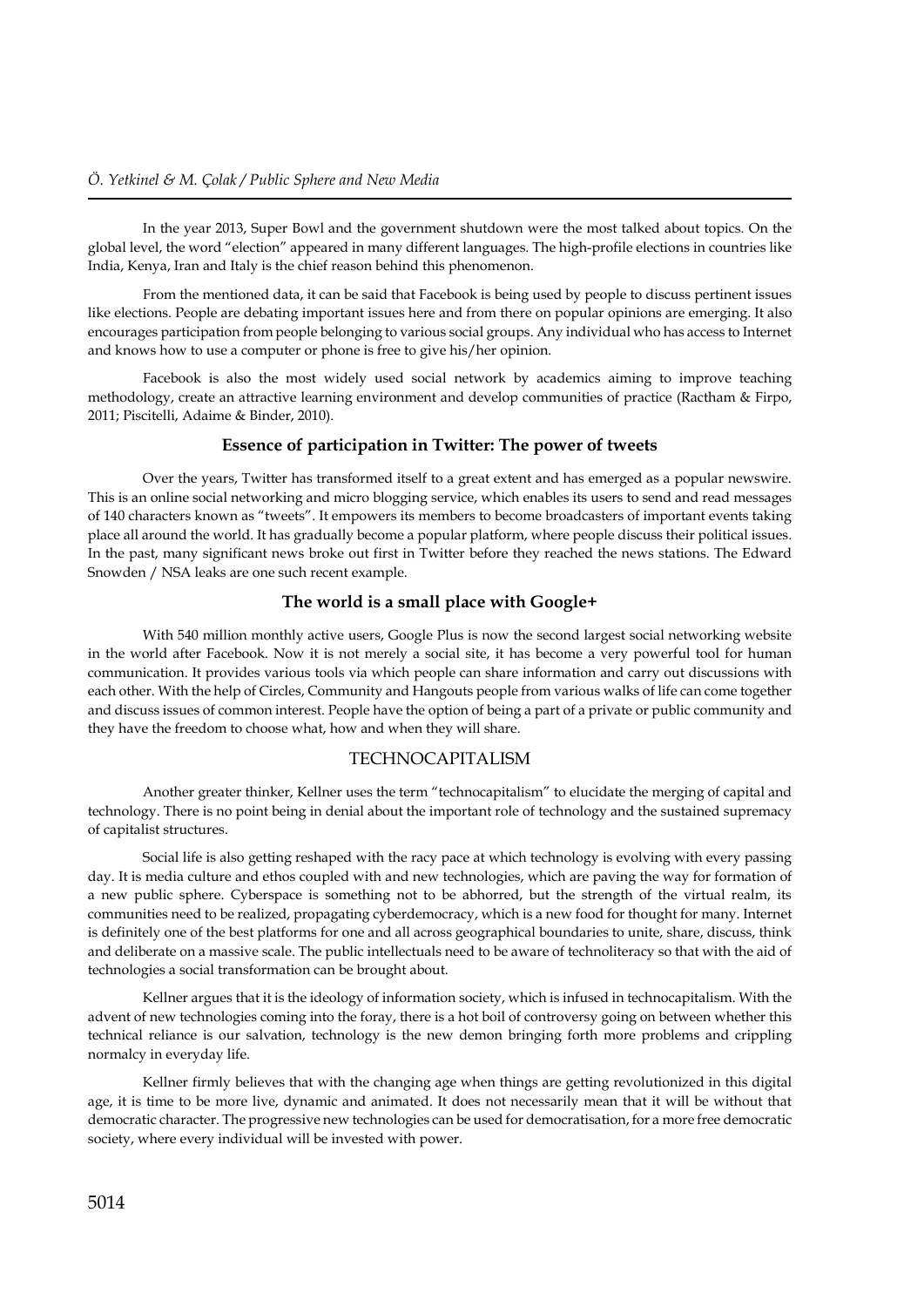### METHODOLOGY

New media, especially social media, is also effecting the academic education since it started dominating our lives. The evolution of the public sphere is reshaping the education and this is transforming the way of the courses thought. The aim of this study is to analyze these changes and its effects on the students and courses by discussing this process with the academic personnel. A qualitative research method was used by conducting a case study in the Cyprus International University. In this context, the data were collected through a face to face interviews with the academic personnel at the university.

### **The Participants**

The participating group was formed from 20 academic staff from the Cyprus International University by using purposeful sampling methods. All the participants had at least 15 years of academic teaching experience. This was crucial as the rise of the new media, mainly social media, corresponds to the beginning of the 2000s.

### **Data Collection and Analysis Procedures**

The data was collected through structured interviews with a set a of questions. Every interview took around 30 minutes and the aim was to get participants', whose are the part of university's academic staff, experience and view of the transformation of public sphere related to the academic education and the new media's effect on students in classrooms and also outside of the university. The researches gave basic brief of the what is public sphere, how it is evolving with the today's technology and general history of the information technologies to the academic staff before asking questions from case study to increase the awareness about the subjects, helping them to answer question with more detailed answers.

The interviews were scheduled, revised and supervised by 2 experts from area of education and communication, from the Department of Communication and Media Studies and Faculty of Education, who have expertise in qualitative studies. The detailly defined data from the interviews was interpreted through qualitative research stages. The findings that come from qualitative data was converted to the weighted scores to increase the readability, reliability and to make the comparisons more robust.

### RESULTS

Open ended questions were analyzed in detail and the results were given weight according to the context of the answers from the academic staff. The weighting used and the results table follows;

- 1 for Strongly Disagree
- 2 for Disagree
- 3 for Neutral
- 4 for Agree
- 5 for Strongly Agree

#### FINDINGS

The impact of the information technologies (IT) can be easily observed all around, so the results of the first question, the importance of the information technologies, could be anticipated. Most of the participants reflected the impact of IT throughout the interview and gave many examples from both their personal lives and also from the academy.

Classroom strictness was not directly asked but during the interviews it was reflected throughout other questions. When the data of this statement is compared to the other statements, it could be seen that the same participants have similar scores with the 'learning outside of the academy can be more unscientific' statement. Also, this group of participants frequently disagreed on the positive effects of social media on people also on students.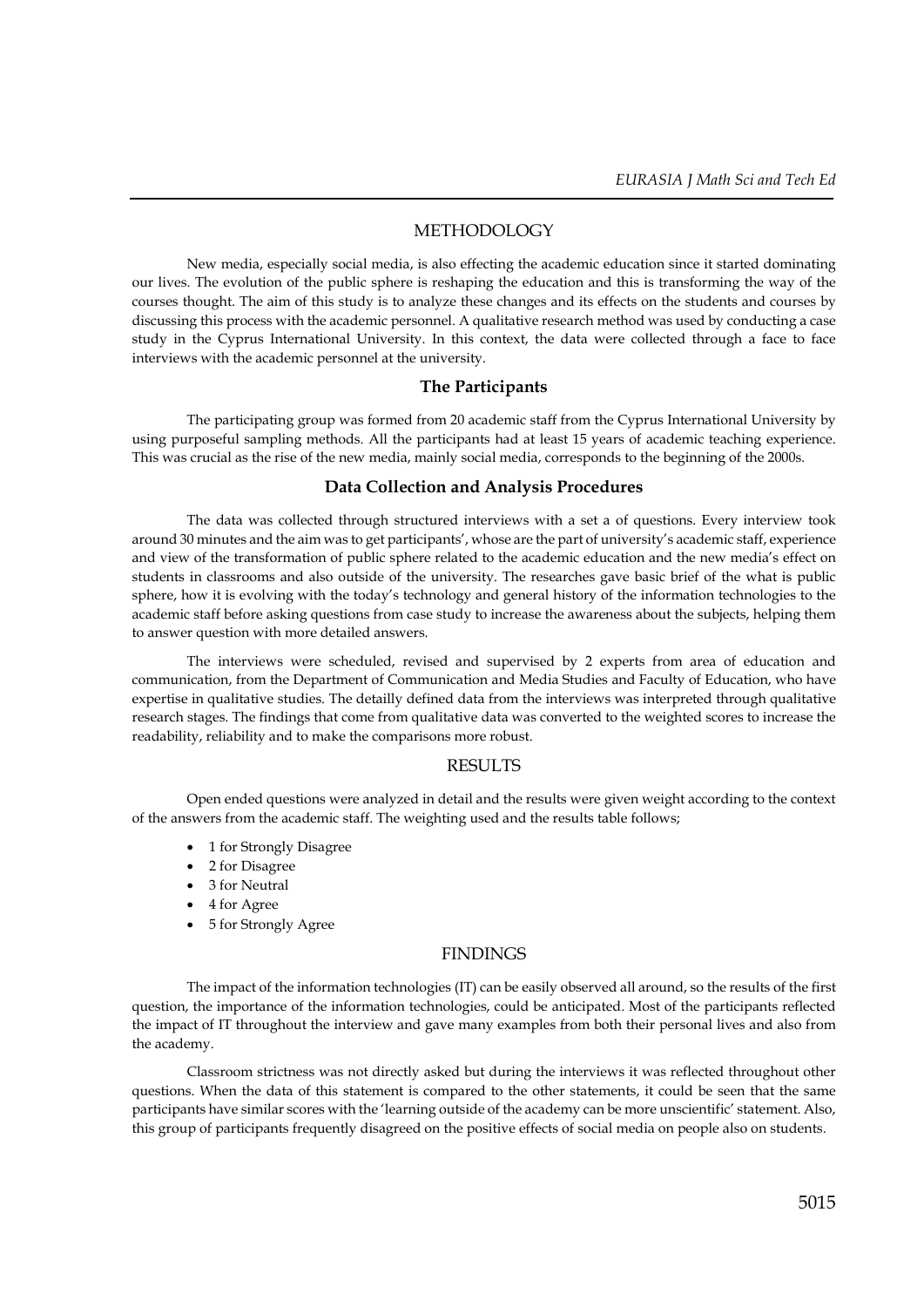### *Ö. Yetkinel & M. Çolak / Public Sphere and New Media*

| <b>Question</b>                                                        |          | 2 | 3 | 4             | 5.            | Median |
|------------------------------------------------------------------------|----------|---|---|---------------|---------------|--------|
| Importance of the information technologies in general                  | 0        |   | 2 | 5             | 12            | 4.4    |
| The need of strictness in the class                                    | 3        | 6 | 6 | 3             | $\mathcal{P}$ | 2.75   |
| "I see myself as a progressive educator"                               |          | 2 | 3 |               | 5             | 3.35   |
| Social media has more positive effects on people                       | 5        | 3 | 5 | 3             | 4             | 2.9    |
| Social media has more positive effects on students                     | 6        | 3 | 3 | 5             | 3             | 2.8    |
| "I am a frequent social media user"                                    | 2        | 4 | 3 | 4             | 7             | 3.5    |
| The academy needs to transform itself with the technology              |          | 4 | 7 | 4             | 4             | 3.3    |
| Social media can be used as a tool to increase productiveness in class | 2        | 3 | 6 | 5             | 4             | 3.3    |
| Social media can be used as a fun factor to keep students interested   | 4        | 6 |   | 4             | 5             | 3      |
| Education is moving out of academy to distributed online world         | 5        | 4 | 5 | 4             | $\mathcal{P}$ | 2.7    |
| Teachers, academic staff should start to be quide instead of educator  | 2        | 3 | 7 | 5.            | 3             | 3.2    |
| Students concentration/attention span are getting lower                | $\Omega$ |   | 2 | $\mathcal{P}$ | 15            | 4.55   |
| Learning outside of the academy can be much more unscientific          |          | 5 | 4 | 4             | 2             | 2.75   |
| More people can be educated with the use of technology                 |          |   | 3 | 4             | 11            | 4.15   |

**Table 1.** Evaluation of the questionnaire

Apart from 1 participant, nearly all of the academic staff interviewed had social media account and the frequency they were using social media, mainly Facebook, was in high rates. There was an even divide between the participants for the positive effects of the social media on people and students. As the answers were researched further from the full data, most of the negative comments could be pinpointed to the personal fear of social media's unknown effects that could affect the next generations.

The first part of the feedback discussed above were mainly relational to the general views of the social media which helped participants concentrate more on the details and the questions following them. As the public sphere and its transformation was discussed, participants were asked about if this transformation needs to be mirrored also in the academy. Most of the academic staff agreed on the needed change and also discussion included the slow pace of the progress in this manner at the academic institutions.

Most of the participants agreed on that social media can be used as tool to increase productivity in the class and also outside of lessons as a medium to learn, receive feedback and to discuss the topics about the lesson or other subjects. As the social medias robustness increases, educators and students could use its features to easily organize lesson structures, act together by helping each other not only one by one, but as a more active group of people and overcome the problems, increase the learning curve more effectively.

The participants also showed more interest in using social media as a tool to create engagement in more fun way during the lessons especially after talking about the technical benefits of social media. They generally agreed on that using Facebook/Instagram socially in the classrooms, in limited amounts, were increasing the motivation of the students and helping the instructors to form a unity and harmony between their students. They expressed this need mainly after nearly all of them agreeing that the attention spans of the students falling very fastly in the last 10-15 years.

Even though the academics uncertainty of the educations moves out of academy and the fear of the information outside being unscientific, there was the certainty of the academics' role is also transforming with the public sphere, from a basic educator with a full control to a more of guide showing the way for a better education.

### DISCUSSION AND CONCLUSION

The concept of public sphere has been the hot topic of controversy since the days of Habermas. It has been associated with media theory like commoditization, which propagated the presence of a capitalist culture in the society. The concepts of ownership and culture, democracy losing its political character have been talked over a lot. The emergence of electronic media having a greater impact on the public sphere making them passive participants, where they could not do much but agree was criticized. The precipitation of new technologies in everyday life led to the mapping of the virtual communities and it has been put to test whether they can act as the new-age public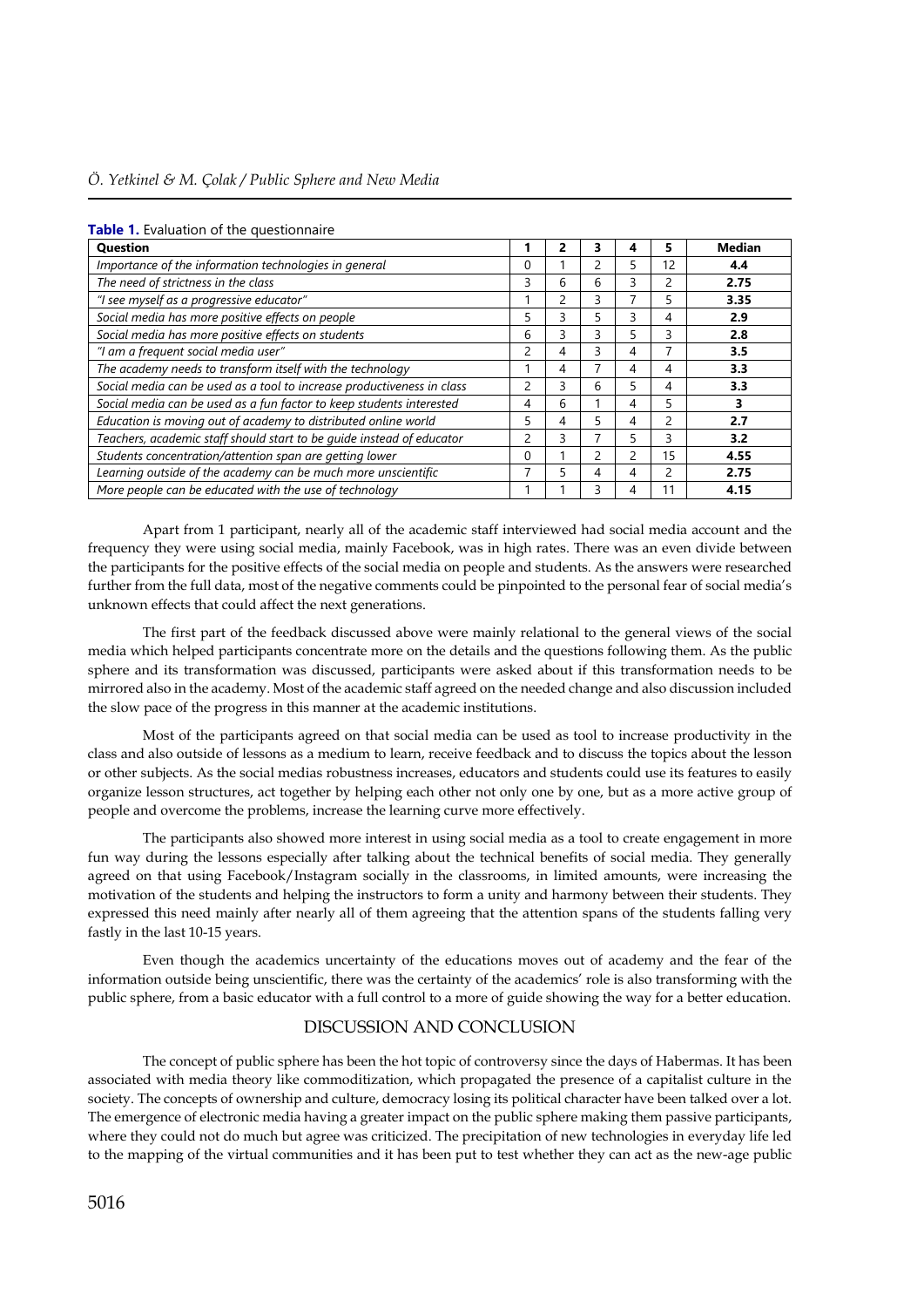sphere in the true sense of the term. Habermas has typically advocated physical appearances but the new media or Internet transcends that concept as it is about connecting the world, bringing people in the online dais to express, share, opine and act in tune with an individual's democratic nature. The human capacity to look into a problem, probe it and then offering the solutions can be possible in the physical as well as in the virtual realm.

The notion of public sphere is changing because it is becoming more dynamic and animated with the racy pace at which technology is invading the lives of the people. In this digital age, where network society exists, it is only the power of reasoning, which Habermas stated in his theory, which can be brought to effective use. Virtual communities are capable of taking democracy to the next level where individuals express their opinion; put forth their voices, the difference being that the potential of the online mode needs to be explored.

As Gewerc, Montero & Lama (2014) notes the network centralization index shows that participation was not only focused on one dominant node, but that «power» was distributed. We saw that at the beginning the teacher was the system «connector», but afterwards a core group was empowered and gained autonomy to produce exchanges and interrelations. This knowledge can spur the generation of activities that get a greater number of students to join in, which is consistent with the subject's pedagogical aims.

Digital media has immense power and it needs to be realized. The future of public sphere exists in networking in this age of digitalization. Digital network can change social structures and the power of the people, their democratic rights is not going to be snatched away from them. The groups and communities that actively participate online for the betterment of the society as a whole via the aid of communication technology and take communicative action, definitely uses reason as the backbone. Habermas, who was a great thinker, could really foresee what could be better for society to make it a better place to live in. The notion of public sphere is not getting obsolete; it is only becoming more dynamic with the need for digitalization to be embraced.

#### **REFERENCES**

Adorno, T. W., Noerr, G. S., & Horkheimer, M. (2002). *Dialectic of Enlightenment*. Stanford University Press.

Ben, M. (2012). *To What Extent Does Facebook Function as a Public Sphere?* Unpublished master's thesis.

- Biesta, G. (2012). Becoming public: public pedagogy, citizenship and the public sphere. *Social & Cultural Geography, 13*(7), 683-697. doi:10.1080/14649365.2012.723736
- Boeder, P. (2005). Habermas' heritage: The future of the public sphere in the network society. *First Monday,10*(9).
- Buckingham, D. & Martínez, J. B. (2013). Interactive Youth: New Citizenship between Social Networks and School Settings. *Comunicar, 40*, 10-14. doi:10.3916/C40-2013- 02-05
- Bugeja, M. (2006). Facing the Facebook. *The Chronicle of Higher Education*. Retrieved from http://chronicle.com/article/Facing-the-Facebook/46904. Accessed 14 January 2013.
- Castells, M. (2011). A Network Theory of Power. *Sociology Compass, 3*(3), 381-393.
- Dahlgren, P. (2000). *Television and the public sphere: citizenship, democracy and the media*. London: Sage.
- Edwards, G. (2009). Habermas and Social Movement Theory. *Internation Journal of Communication, 5*(2011), 773-787.
- Fernback, J., & Thompson B. (1995). Computer-Mediated Communication and the American Collectivity: The Dimensions of Community Within Cyberspace. *Paper presented at the International Communication Association.*
- Geiger, R. S. (2009). Does Habermas Understand the Internet? The Algorithmic Construction of the Blogo/Public Sphere (October 1, 2009). Gnovis. *A Journal of Communication, Culture, and Technology, 10*(1), 1-29.
- Gewerc, A., Montero, L., & Lama, M. (2014). Colaboración y redes sociales en la enseñanza universitaria. *Comunicar*, *21*(42).
- Gómez-Aguılar, M., Roses, S. & Farías, P. (2012). El uso acadé- mico de las redes sociales en universitarios. *Comunicar, 38*, 131- 138. doi:10.3916/C38-2012-03-04
- Granovetter, M. (1983). The Strength of Weak Ties: A Network Theory Revisited. *Sociological Theory,1*, 201.
- Habermas, J. (1991). *The structural transformation of the public sphere: an inquiry into a category of bourgeois society*. Cambridge, Mass: Massachusetts Institute of Technology.